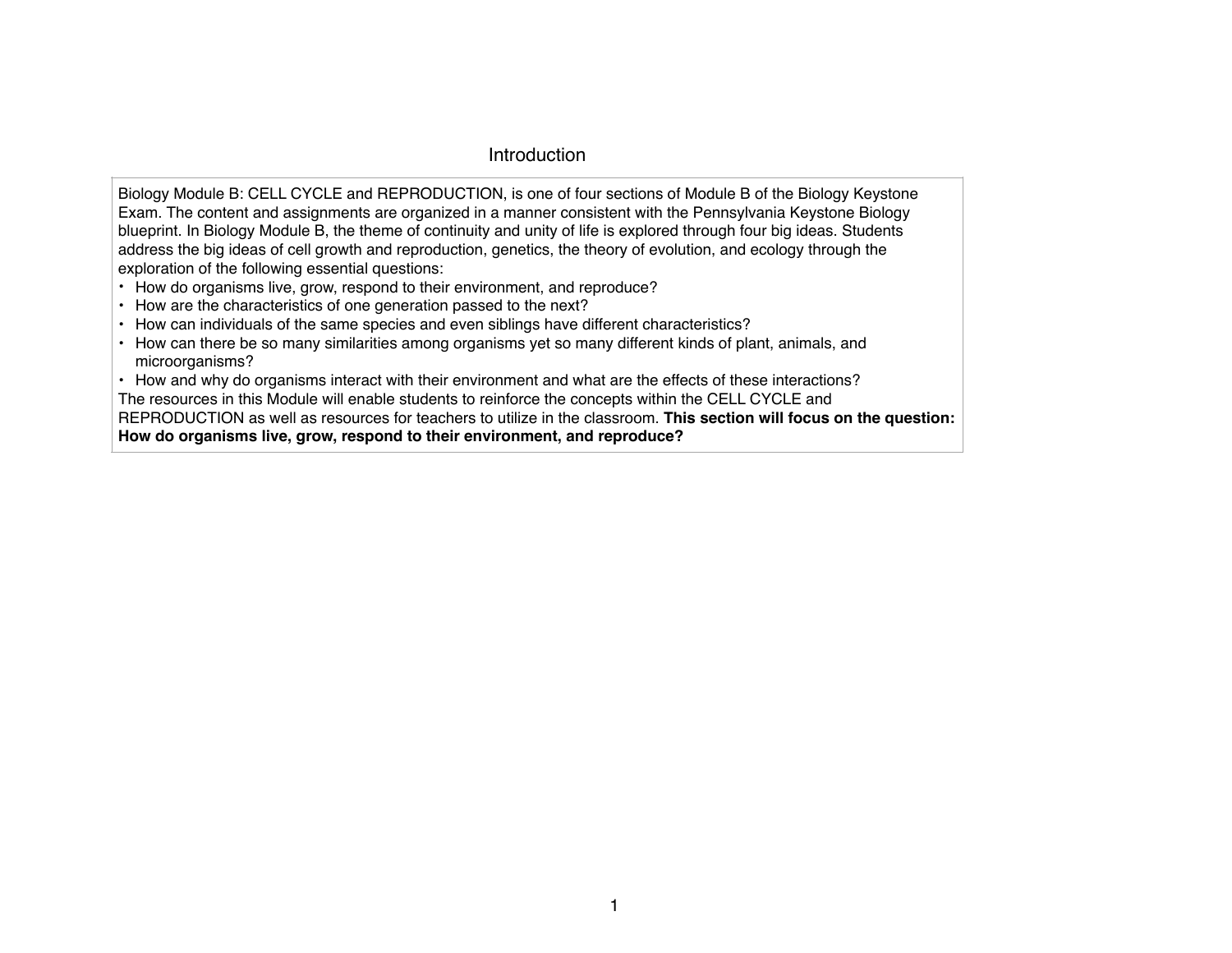## Biology B Cell and Cycle Reproduction

| <b>Module Title</b>                                        | <b>Message</b>                                                                                                                                                                                                                                                                                                                                                                                                                                                                               | <b>Assignment /</b><br><b>Call to Action</b>                                                                                                                                                                                                                       | <b>Content</b><br><b>Directions</b> | <b>Resource / URL</b>                                                     | Info about the<br><b>URL</b> (published<br>on the "i"<br>button of a<br>resource/url) | <b>Notes</b> |  |  |
|------------------------------------------------------------|----------------------------------------------------------------------------------------------------------------------------------------------------------------------------------------------------------------------------------------------------------------------------------------------------------------------------------------------------------------------------------------------------------------------------------------------------------------------------------------------|--------------------------------------------------------------------------------------------------------------------------------------------------------------------------------------------------------------------------------------------------------------------|-------------------------------------|---------------------------------------------------------------------------|---------------------------------------------------------------------------------------|--------------|--|--|
| <b>Section Overview:</b><br>Cell and Cycle<br>Reproduction | In Biology Module B, the theme of continuity and unity of life is explored through four big ideas. In the first section of Cell and<br>Cycle Reproduction you will focus on the cell cycle to compare and analyze the stages and the outcomes of the cell cycle. You will<br>evaluate the processes and outcomes of mitosis and meiosis and analyze and predict how genetic information is inherited. You<br>will use models to describe and communicate their understanding of the content. |                                                                                                                                                                                                                                                                    |                                     |                                                                           |                                                                                       |              |  |  |
| The Cell Cycle and<br><b>Mitosis</b>                       |                                                                                                                                                                                                                                                                                                                                                                                                                                                                                              | In this session, you will model the events that occur during the cell cycle (interphase, nuclear division, cytokinesis). You can read<br>an interactive text, watch videos, complete activities, read power points, and take a quiz on mitosis and the cell cycle. |                                     |                                                                           |                                                                                       |              |  |  |
|                                                            | 3.1.12.A4.                                                                                                                                                                                                                                                                                                                                                                                                                                                                                   |                                                                                                                                                                                                                                                                    |                                     |                                                                           |                                                                                       |              |  |  |
|                                                            |                                                                                                                                                                                                                                                                                                                                                                                                                                                                                              | READ the text on<br>Cell Division CH 5<br>SEC 1 and 2.                                                                                                                                                                                                             |                                     | http://<br>www.brainrush.com<br>/lesson/efms-cell-<br>growth-and-division |                                                                                       |              |  |  |
|                                                            |                                                                                                                                                                                                                                                                                                                                                                                                                                                                                              | WATCH a video on<br>abnormal cell<br>growth.                                                                                                                                                                                                                       |                                     | http://<br>www.youtube.com/<br>watch?<br>v=8LhQllh46yl                    |                                                                                       |              |  |  |
|                                                            |                                                                                                                                                                                                                                                                                                                                                                                                                                                                                              | WATCH a video on<br>interphase.                                                                                                                                                                                                                                    |                                     | https://<br>www.youtube.com/<br>watch?<br>v=YxB66Y12Wfc                   |                                                                                       |              |  |  |
|                                                            |                                                                                                                                                                                                                                                                                                                                                                                                                                                                                              | WATCH a video on<br>mitosis and<br>cytokinesis.                                                                                                                                                                                                                    |                                     | https://<br>www.youtube.com/<br>watch?v=hT-<br>twVOVt1k                   |                                                                                       |              |  |  |
|                                                            |                                                                                                                                                                                                                                                                                                                                                                                                                                                                                              | WATCH a video on<br>mitosis.                                                                                                                                                                                                                                       |                                     | http://<br>www.bozemanscien<br>ce.com/mitosis                             |                                                                                       |              |  |  |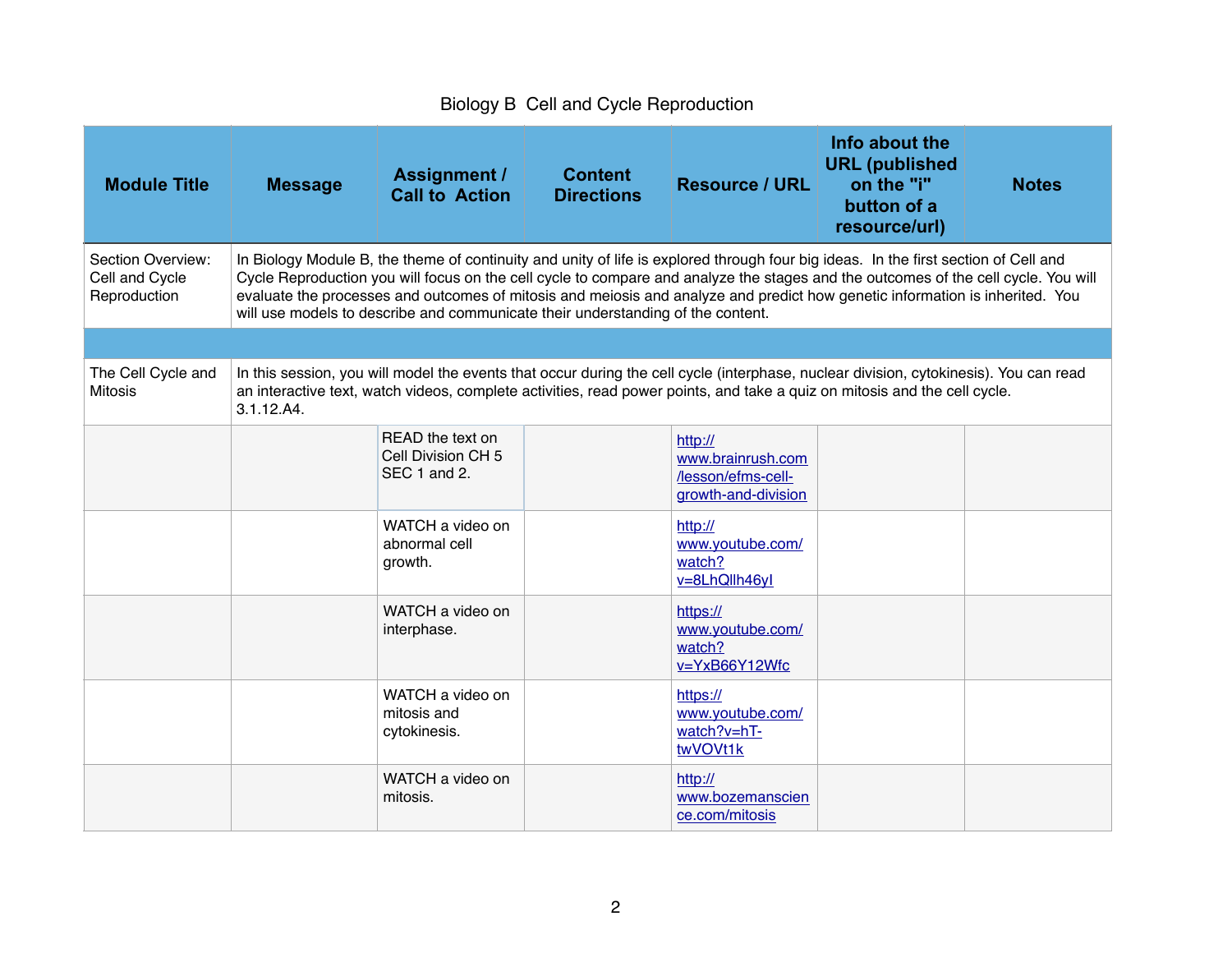| <b>Module Title</b> | <b>Message</b> | <b>Assignment /</b><br><b>Call to Action</b>                         | <b>Content</b><br><b>Directions</b> | <b>Resource / URL</b>                                                                                | Info about the<br><b>URL</b> (published<br>on the "i"<br>button of a<br>resource/url) | <b>Notes</b> |
|---------------------|----------------|----------------------------------------------------------------------|-------------------------------------|------------------------------------------------------------------------------------------------------|---------------------------------------------------------------------------------------|--------------|
|                     |                | <b>IDENTIFY</b> the<br>phases of the onion<br>root tip cells.        |                                     | http://<br>www.biology.arizon<br>a.edu/cell bio/<br>activities/cell_cycle/<br>cell_cycle.html        |                                                                                       |              |
|                     |                | LABEL the cell<br>cycle.                                             |                                     | http://<br>www.biologycorner.<br>com/worksheets/<br>cellcycle_labelme.ht<br>ml                       |                                                                                       |              |
|                     |                | <b>COMPLETE</b> the cell<br>cycle diagram.                           |                                     | http://<br>www.echalk.co.uk/<br>Science/biology/<br>cellDivision/<br>cellCycleDnD/<br>cellCycle.html |                                                                                       |              |
|                     |                | WATCH the<br>Amoeba Sisters<br>explain mitosis.                      |                                     | https://<br>www.youtube.com/<br>watch?<br>v=gwcwSZlfKlM                                              |                                                                                       |              |
|                     |                | <b>COMPLETE</b> the<br>Amoeba Sisters<br>video recap<br>worksheet.   |                                     | https://<br>drive.google.com/<br>open?<br>id=0B99Um mvTW<br>dGRmFXenAzZWR<br><b>LMTQ</b>             | PDF - Amoeba<br>Sisters: Video<br>Recap                                               |              |
|                     |                | <b>EXPLORE</b> the<br>phases of mitosis<br>using the Mitosis<br>app. |                                     | https://<br>itunes.apple.com/<br>us/app/mitosis/<br>id348184626?mt=8                                 |                                                                                       |              |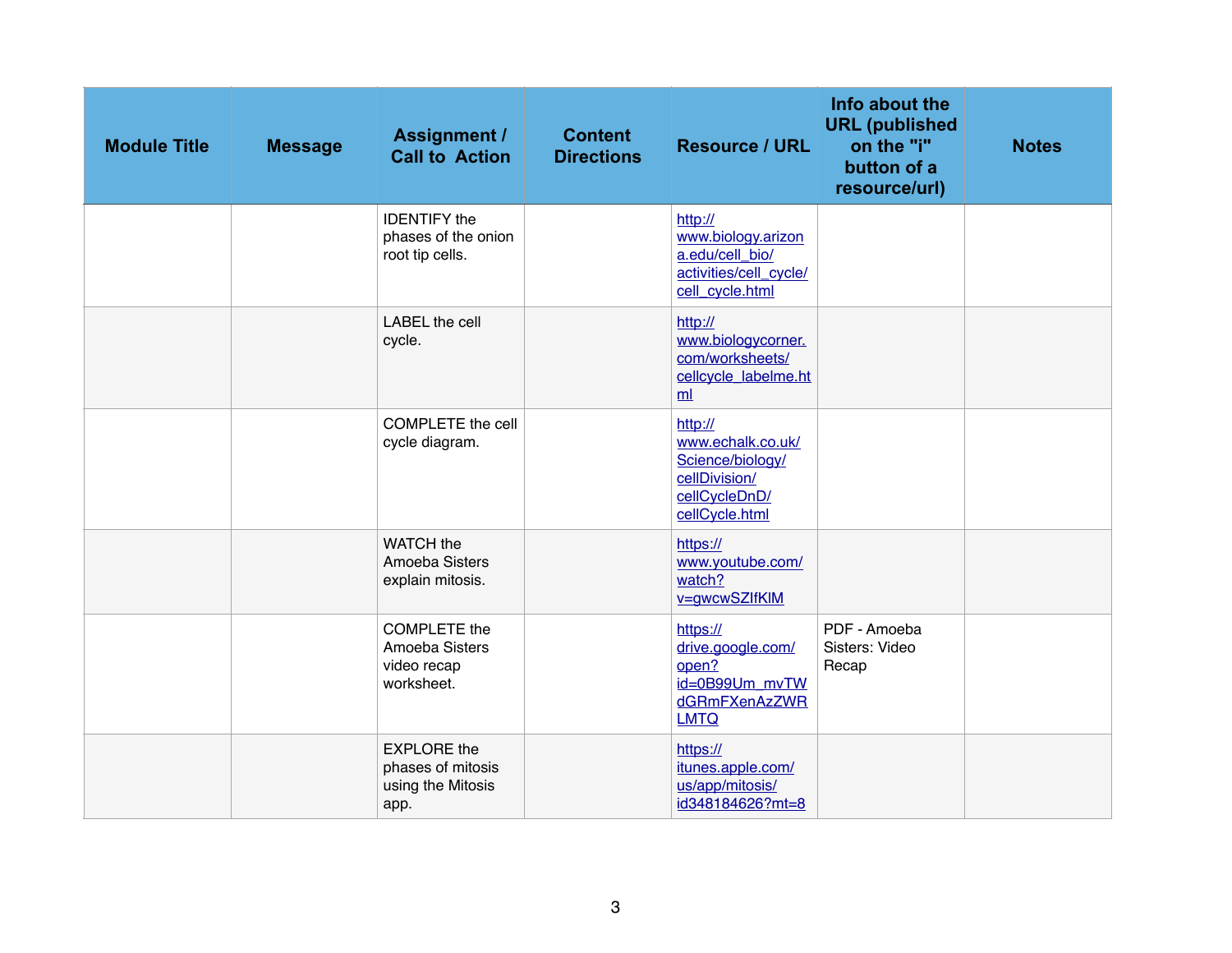| <b>Module Title</b> | <b>Message</b>          | <b>Assignment /</b><br><b>Call to Action</b>                                                                                                                                                                                                                                                                      | <b>Content</b><br><b>Directions</b> | <b>Resource / URL</b>                                                                                        | Info about the<br><b>URL</b> (published<br>on the "i"<br>button of a<br>resource/url) | <b>Notes</b> |
|---------------------|-------------------------|-------------------------------------------------------------------------------------------------------------------------------------------------------------------------------------------------------------------------------------------------------------------------------------------------------------------|-------------------------------------|--------------------------------------------------------------------------------------------------------------|---------------------------------------------------------------------------------------|--------------|
|                     |                         | <b>REVIEW the</b><br>phases of mitosis<br>using the Plant<br>Histology app.                                                                                                                                                                                                                                       |                                     | https://<br>itunes.apple.com/<br>us/app/plant-<br>histology-lite/<br>id450818648?mt=8                        |                                                                                       |              |
|                     |                         | MODEL and<br><b>DESCRIBE</b> the<br>phases of mitosis<br>using the Interactive<br>Whiteboard app.                                                                                                                                                                                                                 |                                     | https://<br>itunes.apple.com/<br>us/app/<br>educreations-<br>interactive-<br>whiteboard/<br>id478617061?mt=8 |                                                                                       |              |
|                     |                         | REVIEW cell cycle<br>vocabulary.                                                                                                                                                                                                                                                                                  |                                     | http://<br>www.brainrush.com<br>/lesson/efms-cell-<br>growth-and-division                                    |                                                                                       |              |
|                     |                         | ASSESS your<br>knowledge of<br>mitosis.                                                                                                                                                                                                                                                                           |                                     | http://<br>www.biologycorner.<br>com/quiz/<br>qz_mitosis.html                                                |                                                                                       |              |
|                     |                         |                                                                                                                                                                                                                                                                                                                   |                                     |                                                                                                              |                                                                                       |              |
| <b>Meiosis</b>      | 3.1.10.A4.<br>3.1.C.A4. | In this session, you will model the events that occur during meiosis (sexual reproduction). You can read an interactive text, watch<br>videos, complete activities, and take a quiz on meiosis. You will also be able to compare and contrast mitosis (asexual<br>reproduction) and meiosis (sexual reproduction) |                                     |                                                                                                              |                                                                                       |              |
|                     |                         | READ the text on<br>Reproduction and<br>Meiosis CH 5 SEC<br>3.                                                                                                                                                                                                                                                    |                                     | https://<br>itunes.apple.com/<br>us/book/ck-12-<br>biology-interactive/<br>id574071922?<br>$mt=13$           |                                                                                       |              |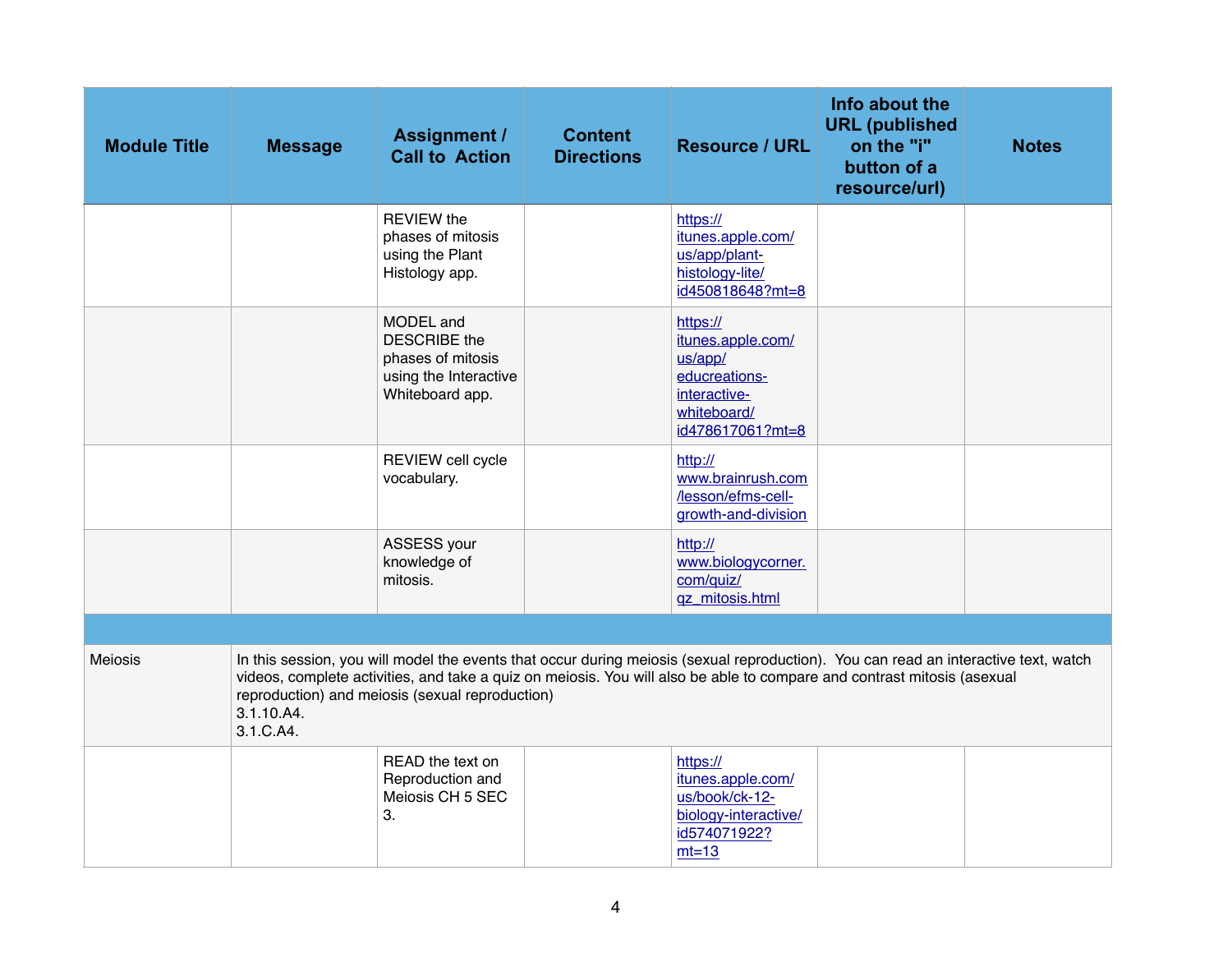| <b>Module Title</b> | <b>Message</b> | <b>Assignment /</b><br><b>Call to Action</b>                       | <b>Content</b><br><b>Directions</b> | <b>Resource / URL</b>                                                                    | Info about the<br><b>URL</b> (published<br>on the "i"<br>button of a<br>resource/url) | <b>Notes</b> |
|---------------------|----------------|--------------------------------------------------------------------|-------------------------------------|------------------------------------------------------------------------------------------|---------------------------------------------------------------------------------------|--------------|
|                     |                | WATCH the<br>Ameoba Sisters<br>explain meiosis.                    |                                     | https://<br>www.youtube.com/<br>watch?<br>v=toWK0flyFIY                                  |                                                                                       |              |
|                     |                | <b>COMPLETE</b> the<br>Amoeba Sisters<br>video recap<br>worksheet. |                                     | https://<br>drive.google.com/<br>open?<br>id=0B99Um_mvTW<br>dGQnh1TmZIUDIZ<br><b>WGM</b> | PDF - Amoeba<br>Sisters: Video<br>Recap                                               |              |
|                     |                | <b>EXPLORE</b> meiosis<br>using the Snurfles<br>app.               |                                     | https://<br>itunes.apple.com/<br>us/app/snurfle-<br>meiosis/<br>id590881394?mt=8         |                                                                                       |              |
|                     |                | <b>COMPLETE</b> the<br>worksheet on<br>Snurfle meiosis.            |                                     | https://<br>drive.google.com/<br>open?<br>id=0B99Um_mvTW<br>dGTFFIQIhoeFNrY<br>28        | Word - snurfle<br>meiosis activity                                                    |              |
|                     |                | CREATE a<br>karyotype.                                             |                                     | http://<br>www.biologycorner.<br>com/worksheets/<br>karyotyping.html                     |                                                                                       |              |
|                     |                | QUIZ yourself on<br>meiosis.                                       |                                     | http://<br>www.biologycorner.<br>com/quiz/<br>gz_meiosis.html                            |                                                                                       |              |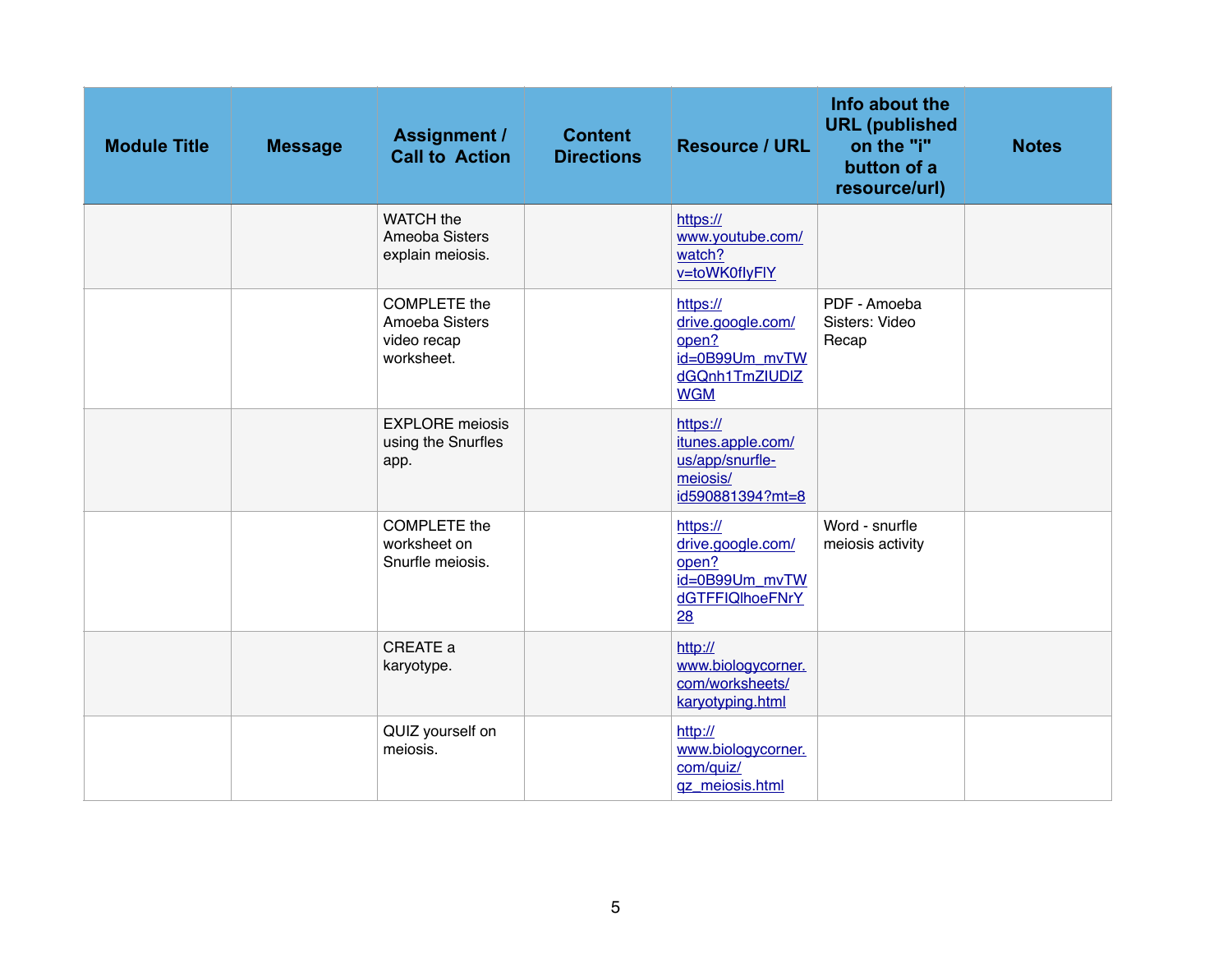| <b>Module Title</b> | <b>Message</b> | <b>Assignment /</b><br><b>Call to Action</b>                                        | <b>Content</b><br><b>Directions</b> | <b>Resource / URL</b>                                                                                    | Info about the<br><b>URL</b> (published<br>on the "i"<br>button of a<br>resource/url) | <b>Notes</b> |
|---------------------|----------------|-------------------------------------------------------------------------------------|-------------------------------------|----------------------------------------------------------------------------------------------------------|---------------------------------------------------------------------------------------|--------------|
|                     |                | WATCH a video<br>comparing mitosis<br>to meiosis.                                   |                                     | https://<br>www.youtube.com/<br>watch?<br>v=Ba9LXKH2ztU                                                  |                                                                                       |              |
|                     |                | <b>TEST</b> your<br>understanding of<br>mitosis and<br>meiosis.                     |                                     | http://<br>www.quia.com/quiz/<br>3459291.html                                                            |                                                                                       |              |
|                     |                | WATCH a podcast<br>comparing mitosis<br>and meiosis.                                |                                     | Podcast - CRSD<br>Videocast<br>4.appleuniversal                                                          |                                                                                       |              |
|                     |                | WATCH video that<br>compares mitosis<br>with meiosis.                               |                                     | https://<br>www.youtube.com/<br>watch?<br>v=rqPMp0U0HOA                                                  |                                                                                       |              |
|                     |                | ASSESS your<br>knowledge of cell<br>division after the<br>viewing podcast<br>above. |                                     | https://<br>drive.google.com/<br>open?<br>id=0B99Um mvTW<br>dGc2Utd3hicjFQbW<br>M                        | PDF - Topic 4<br>Viewing Guide.docx                                                   |              |
|                     |                | <b>READ and STUDY</b><br>the fact sheet on<br>cell reproduction.                    |                                     | https://<br>drive.google.com/<br>open?<br>id=0B99Um mvTW<br>dGT19iMIBSV2V0TI<br>$\underline{\mathsf{U}}$ | PDF - Topic 4 Quick<br>Facts.docx                                                     |              |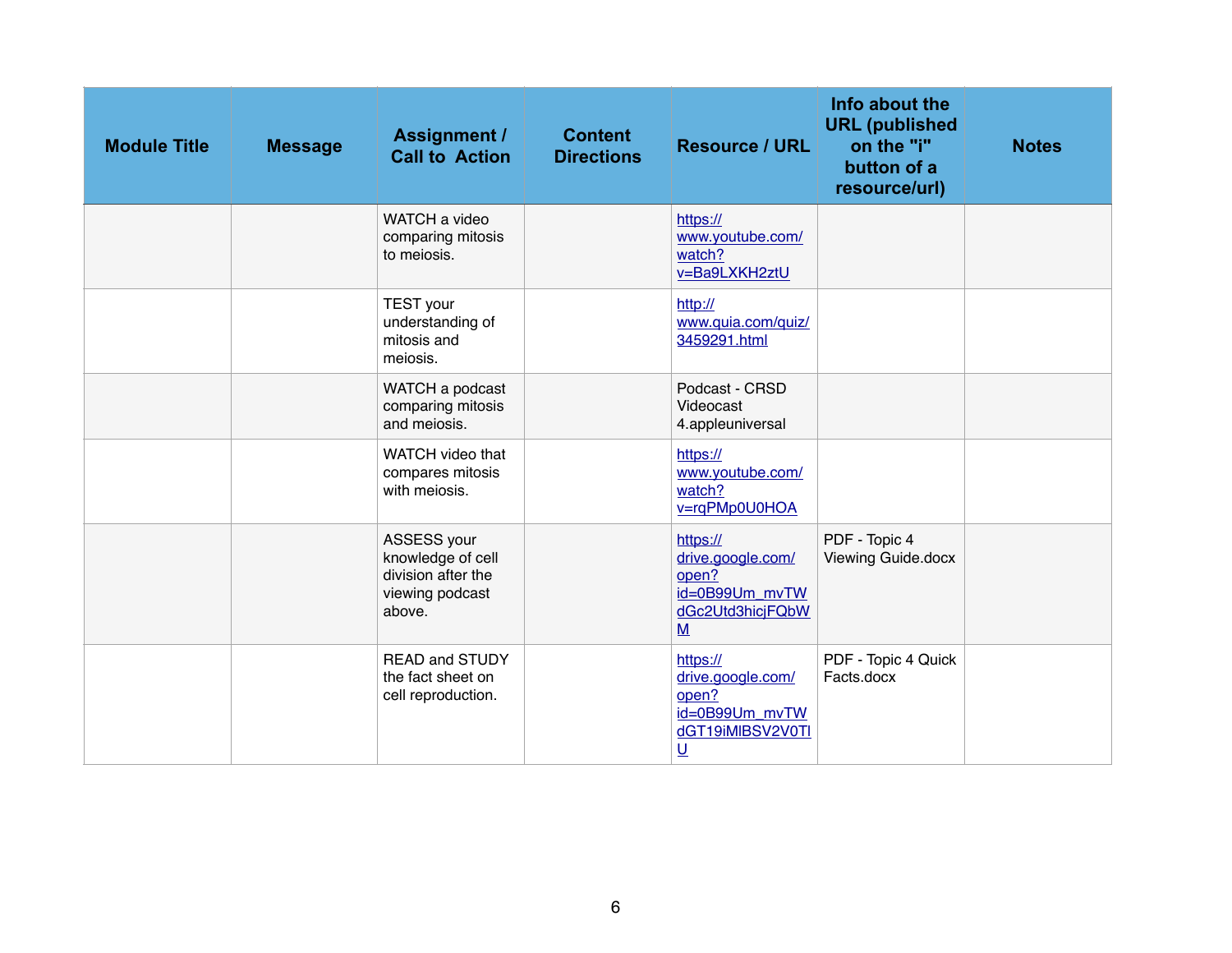| <b>Module Title</b>            | <b>Message</b> | <b>Assignment /</b><br><b>Call to Action</b>                                                      | <b>Content</b><br><b>Directions</b> | <b>Resource / URL</b>                                                                                                                                                                                                                                           | Info about the<br><b>URL</b> (published<br>on the "i"<br>button of a<br>resource/url) | <b>Notes</b> |
|--------------------------------|----------------|---------------------------------------------------------------------------------------------------|-------------------------------------|-----------------------------------------------------------------------------------------------------------------------------------------------------------------------------------------------------------------------------------------------------------------|---------------------------------------------------------------------------------------|--------------|
|                                |                | MODEL and<br><b>DESCRIBE</b> the<br>phases of meiosis<br>using the Interactive<br>Whiteboard app. |                                     | https://<br>itunes.apple.com/<br>us/app/<br>educreations-<br>interactive-<br>whiteboard/<br>id478617061?mt=8                                                                                                                                                    |                                                                                       |              |
|                                |                |                                                                                                   |                                     |                                                                                                                                                                                                                                                                 |                                                                                       |              |
| DNA, Replication,<br>and Genes |                | and chromosomes and their roles in inheritance.                                                   |                                     | In this session, students will communicate how the process of DNA replication results in the transmission and/or conservation of<br>genetic information. Students will develop models that illustrate the functional relationships between DNA, genes, alleles, |                                                                                       |              |
|                                |                | READ the text on<br>DNA CH 7 SEC 1.                                                               |                                     | https://<br>itunes.apple.com/<br>us/book/ck-12-<br>biology-interactive/<br>id574071922?<br>$mt=13$                                                                                                                                                              |                                                                                       |              |
|                                |                | WATCH a video on<br>chromosomes,<br>genes, and DNA.                                               |                                     | http://<br>www.echalk.co.uk/<br>Science/biology/<br>cellDivision/<br>incredibleJourney/<br>incredibleJourney.ht<br>ml                                                                                                                                           |                                                                                       |              |
|                                |                | WATCH a video on<br>DNA & RNA - Part<br>1.                                                        |                                     | http://<br>www.bozemanscien<br>ce.com/027-part-1-<br>$dna-rna/$                                                                                                                                                                                                 |                                                                                       |              |
|                                |                | WATCH a video on<br>DNA & RNA - Part<br>2.                                                        |                                     | http://<br>www.bozemanscien<br>ce.com/027-part-2-<br>$dna-rna/$                                                                                                                                                                                                 |                                                                                       |              |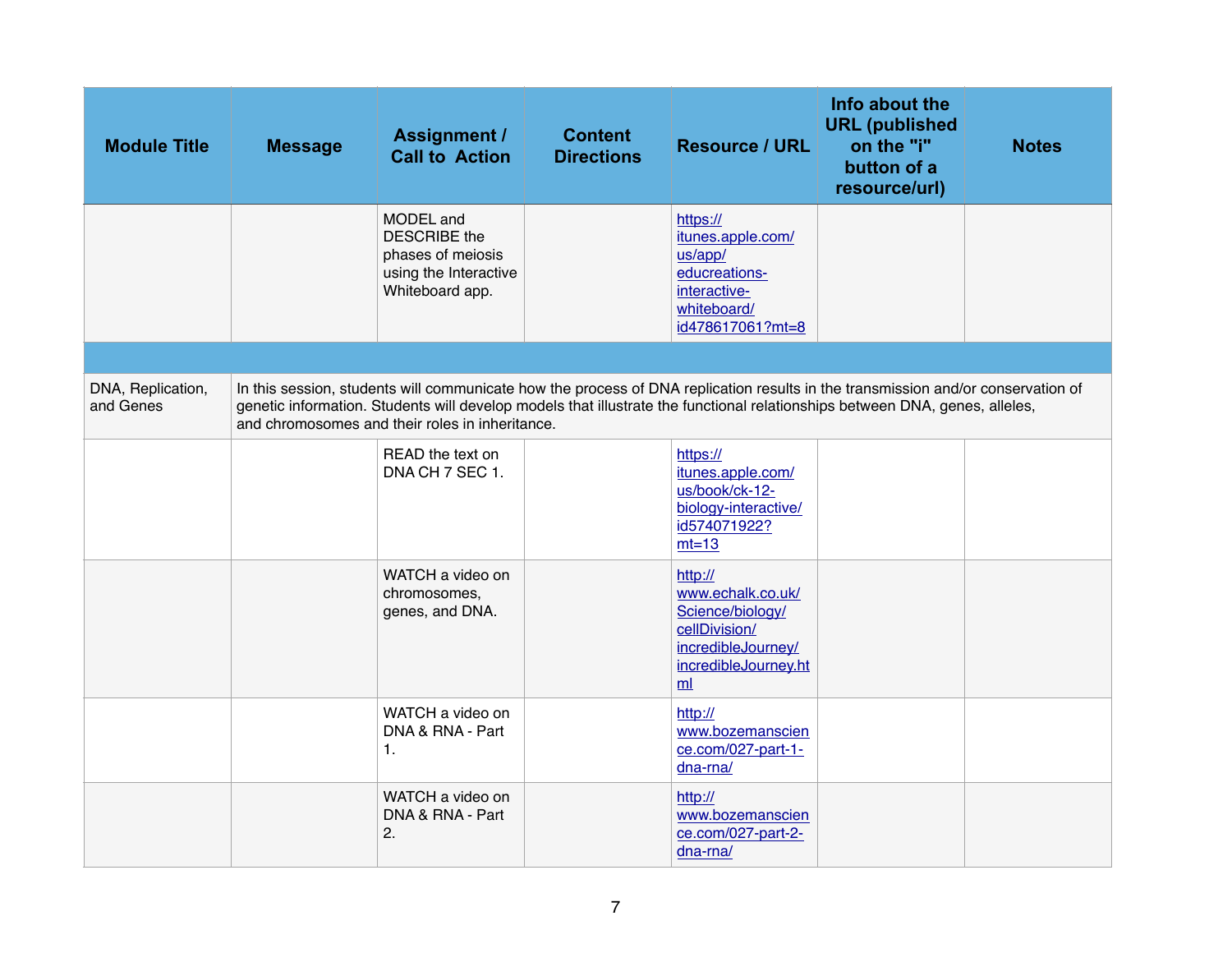| <b>Module Title</b> | <b>Message</b> | <b>Assignment /</b><br><b>Call to Action</b>              | <b>Content</b><br><b>Directions</b> | <b>Resource / URL</b>                                                                                                                      | Info about the<br><b>URL</b> (published<br>on the "i"<br>button of a<br>resource/url) | <b>Notes</b> |
|---------------------|----------------|-----------------------------------------------------------|-------------------------------------|--------------------------------------------------------------------------------------------------------------------------------------------|---------------------------------------------------------------------------------------|--------------|
|                     |                | <b>IDENTIFY</b> the<br>structure of DNA<br>using the app. |                                     | https://<br>itunes.apple.com/<br>us/app/dna-<br>damage/<br>id448978584?mt=8                                                                |                                                                                       |              |
|                     |                | QUIZ yourself on<br>DNA (Quiz 6).                         |                                     | http://<br>www.biologycorner.<br>com/quiz/<br>DNA6_qz.html                                                                                 |                                                                                       |              |
|                     |                | VIEW a<br>presentation on<br>DNA and<br>replication.      |                                     | https://<br>docs.google.com/<br>presentation/d/<br><b>1P9 HKHUUNVSC</b><br>LtEmnF_jQKVN5LH<br>aSwZstwbZIQahml<br>k/present?<br>slide=id.i0 |                                                                                       |              |
|                     |                | <b>COMPLETE</b> the<br>double helix<br>worksheet.         |                                     | http://<br>www.biologycorner.<br>com/worksheets/<br><b>DNAcoloring.html</b>                                                                |                                                                                       |              |
|                     |                | <b>INTERACT</b> with a<br>3D DNA model.                   |                                     | http://<br>www.echalk.co.uk/<br>3dmolecules/dna/<br>dna.htm?<br>$USE=HTML5$                                                                |                                                                                       |              |
|                     |                | QUIZ yourself on<br>DNA (Quiz 5).                         |                                     | http://<br>www.biologycorner.<br>com/quiz/<br>DNA5_qz.html                                                                                 |                                                                                       |              |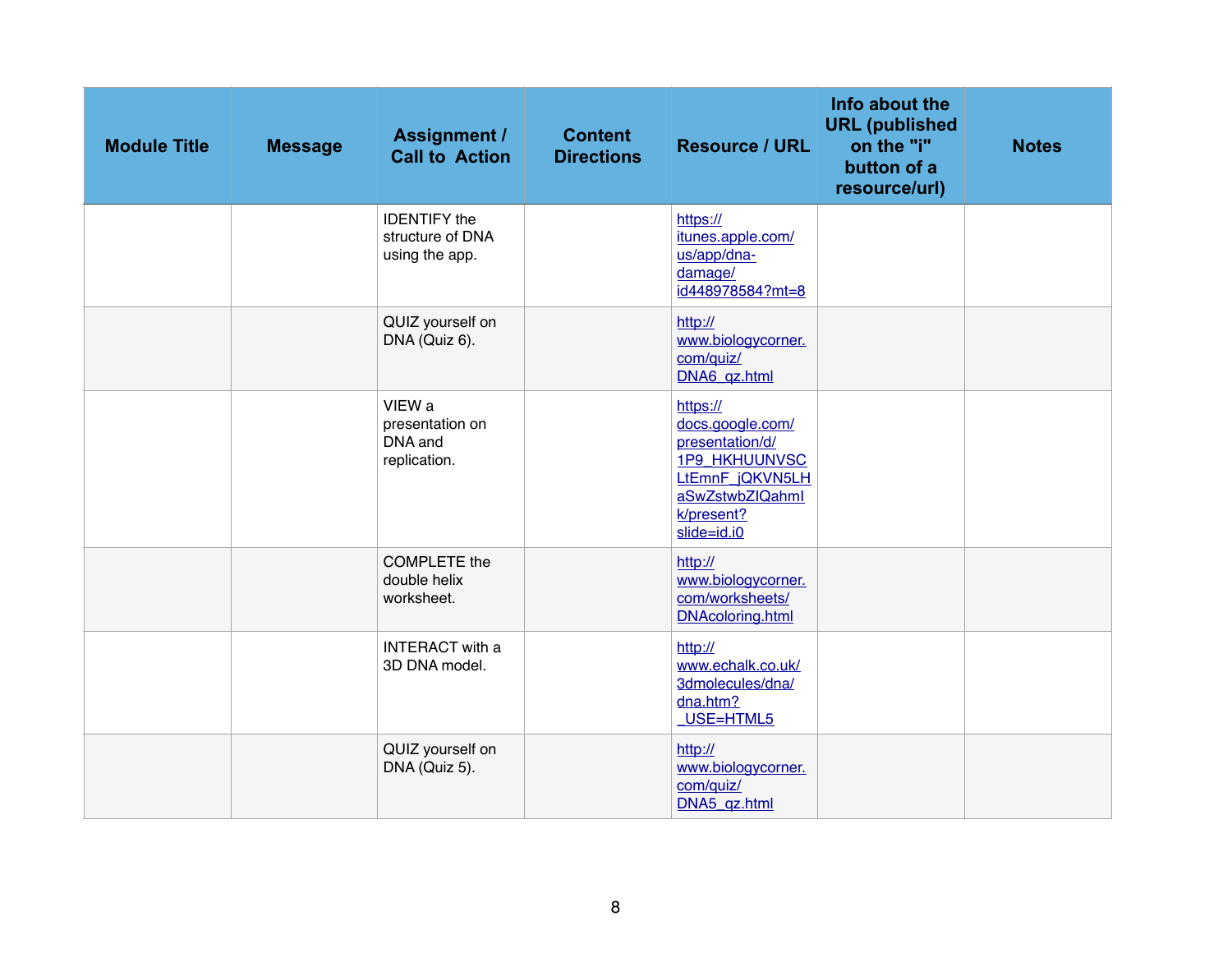| <b>Module Title</b> | <b>Message</b> | <b>Assignment /</b><br><b>Call to Action</b>                                    | <b>Content</b><br><b>Directions</b> | <b>Resource / URL</b>                                                                         | Info about the<br><b>URL</b> (published<br>on the "i"<br>button of a<br>resource/url) | <b>Notes</b> |
|---------------------|----------------|---------------------------------------------------------------------------------|-------------------------------------|-----------------------------------------------------------------------------------------------|---------------------------------------------------------------------------------------|--------------|
|                     |                | WATCH a video on<br>abnormal cell<br>growth.                                    |                                     | http://<br>www.youtube.com/<br>watch?<br>v=8LhQllh46yl                                        |                                                                                       |              |
|                     |                | WATCH the<br>Amoeba Sisters<br>explain the<br>structure and<br>function of DNA. |                                     | https://<br>www.youtube.com/<br>watch?<br>v=_POdWsii7Al&list<br>=UUb2GCoLSBXjm<br>LQj1vk-44g  |                                                                                       |              |
|                     |                | WATCH the<br>Amoeba Sisters<br>explain DNA<br>replication.                      |                                     | https://<br>www.youtube.com/<br>watch?<br>v=5qSrmeiWsuc&lis<br>t=UUb2GCoLSBXi<br>ml_Qj1vk-44g |                                                                                       |              |
|                     |                | <b>COMPLETE</b> the<br>Amoeba Sisters<br>video recap<br>worksheet.              |                                     | https://<br>drive.google.com/<br>open?<br>id=0B99Um_mvTW<br>dGNTBEdkY4X1Q5<br>dVk             | PDF - Amoeba<br>Sisters: Video<br>Recap                                               |              |
|                     |                | <b>READ and STUDY</b><br>the fact sheet on<br>DNA.                              |                                     | https://<br>drive.google.com/<br>open?<br>id=0B99Um_mvTW<br>dGdkUwdDFiclk5SI<br>$\cup$        | Word - Topic 6<br>Quick Facts-2                                                       |              |
|                     |                | WATCH a podcast<br>about DNA and its<br>processes.                              |                                     | Podcast - CRSD<br>Videocast<br>6.appleuniversal                                               |                                                                                       |              |